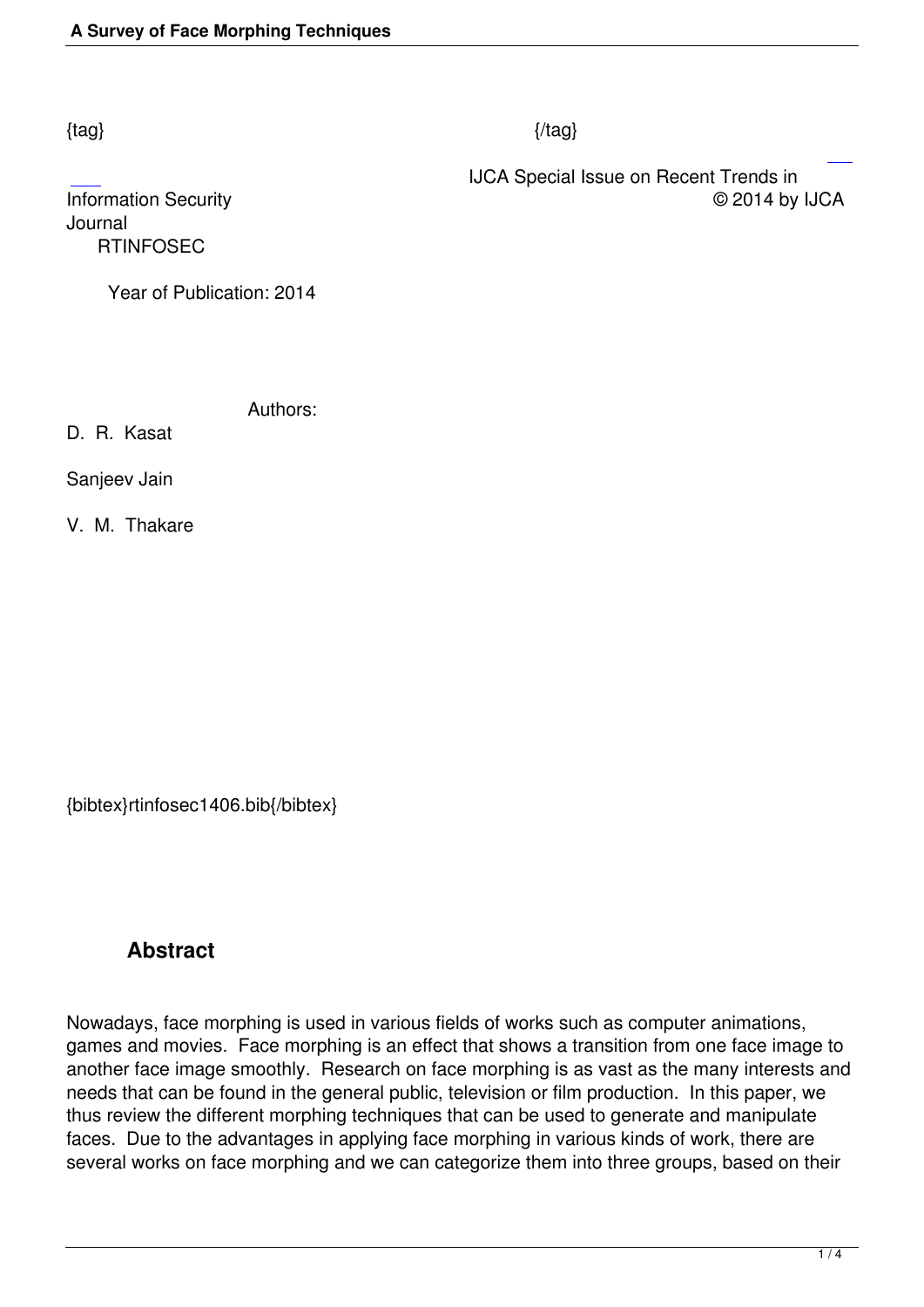corresponding fields of works as Face Transfer, Facial Animation and Enhancement of Facial Attractiveness.

## **Refer**

#### **ences**

V. Blanz and T. Vetter, ?A Morphable Model for the Synthesis of 3d Faces?, In SIGGRAPH '99: Proceedings of the 26th Annual Conference on Computer Graphics and Interactive Techniques, Pages 187-194, New York, USA, ACM Press/Addison-Wesley Publishing Co. 1999.

 - V. Blanz, K. Scherbaum, T. Vetter and H. P Seidel, ?Exchanging Faces in Images?, Computer Graphics Forum (Proc. EUROGRAPHICS) 23, 3, Pages 669-676, 2004.

D. Bitouk, N. Kumar, S. Dhillon, P. Belhumeur and S. K. Nayar, ?Face Swapping: Automatically Replacing Faces in Photographs?, In SIGGRAPH & apos; 08: ACM SIGGRAPH 2008 Papers, Pages 1-8, New York, USA.

Y. Liang, ?Image Based Face Replacement in Video?, Master's Thesis, CSEI Department, National Taiwan University, 2009.

Y. T. Cheng, V. Tzeng, Y. Liang, C. C. Wang, B. Y. Chen, Y. Y. Chuang and M. Ouhyoung,?3d-Model- Based Face Replacement in Video?, In SIGGRAPH 2009 Poster, ACM.

 - F. Min, N. Sang and Z. Wang, ?Automatic Face Replacement in Video Based On 2d Morphable Model? ,Proceeding ICPR '10 Proceedings Of The 2010 20th International Conference On Pattern Recognition, IEEE Computer Society Washington, Dc, USA 2010. Pages: 2250-2253.

K. Dale, K. Sunkavalli, M. K. Johnson, D. Vlasic, W. Matusik, and H. P fister,?Video Face Replacement?,ACM Transactions On Graphics (Proc. SIGGRAPH Asia) 30, 6, 2011.

 - A. Niswar, E. P. Ong and Z. Huang ,?Face Replacement in Video from a Single Image?, In SIGGRAPH Asia 2012 Posters, ACM.

D. Vlasic, M. Brand, H. P fister and J. Popovi<sup>'</sup>C,?Face Transfer with Multilinear Models?, ACM Trans. Graphics (Proc. SIGGRAPH) 24, 3, Pages 426–433, 2005.

P. P´Erez, M. Gangnet and A. Blake,?Poisson Image Editing?,. ACM Trans, Graphics (Proc. SIGGRAPH) 22, 3, Pages 313–318, 2003.

 - S. Gao, C. Werner and Amy A. Gooch ,?Morphable Guidelines For The Human Head?, Proceedings Of The Symposium On Computational Aesthetics, ACM New York, USA 2013 Pages 21-28.

K. Grammer, and R. Thornhill, ?Human (Homo sapiens) facial attractiveness and sexual selection: the role of symmetry and averageness?, J . Comp. Psychol. 108 (3)(1994)233–242.

 - Thierry Lauthelier and Marc Neveu,?Facial animation by reverse morphing on a sequence of real images", ANN TELECOMMUN., 55, 2000

T. Hastie, R. Tibshirani, and J. Friedman, ?The Elements of Statistical Learning?, Springer, 2003.

T. Leyvand, D. Cohen-Or, G. Drorb and D. Lischinski, ?Data-driven enhancement of facial attractiveness? in: ACM SIGGRAPH, 2008, pp. 1–9.

- F. Yang, J. Wang, E. Shechtman, L. Bourdev, and D. Metaxas, ?Expression flow for